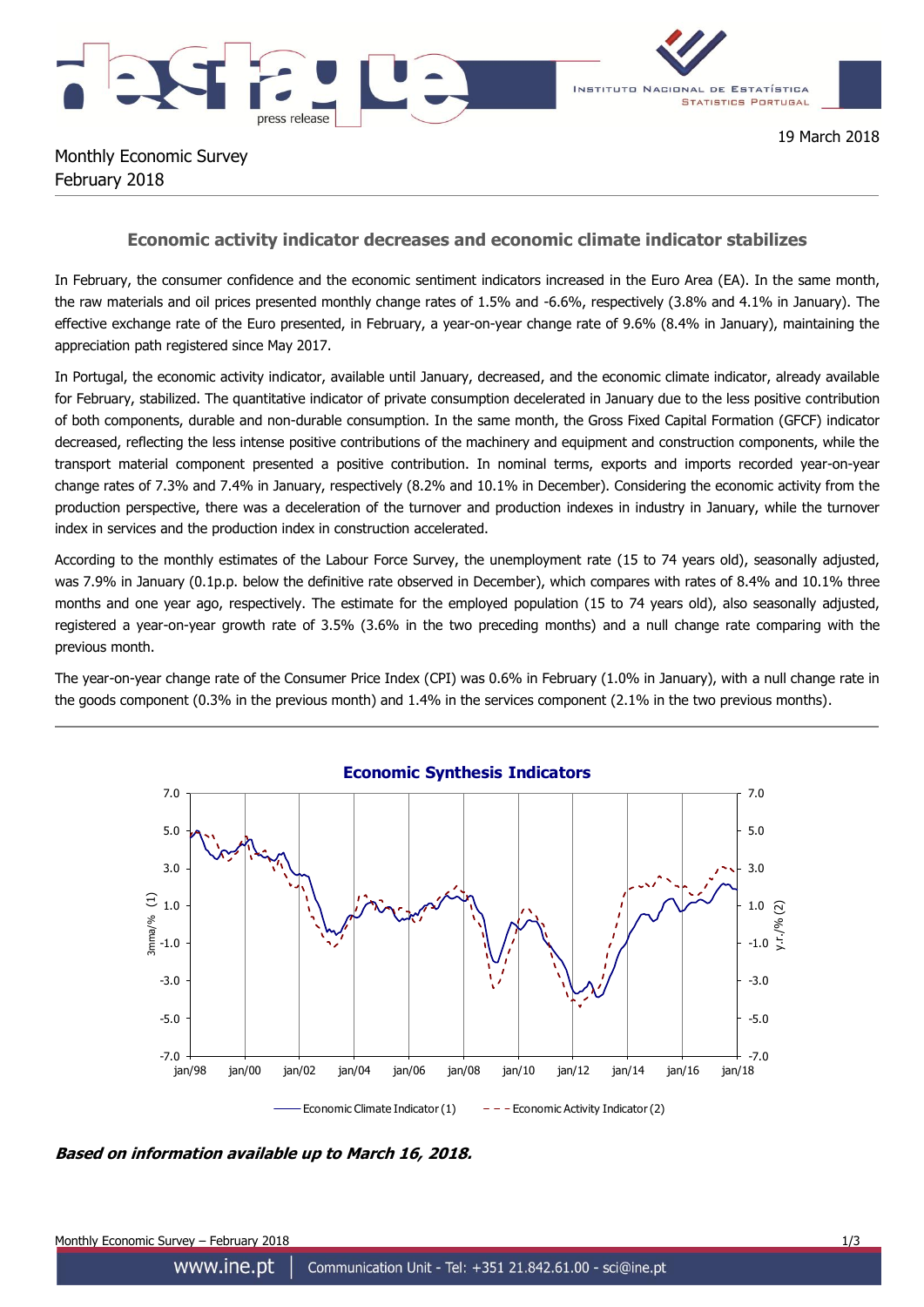



|                                                                                                                                                                                                                                | <b>Unit</b>           | <b>First</b>  | Minimum      |          | Maximum |                           | Year    |         |        |              |        | <b>Ouarter</b> |              | <b>Month</b> |            |        |        |                 |      |       |      |            |      |      |        |                             |       |
|--------------------------------------------------------------------------------------------------------------------------------------------------------------------------------------------------------------------------------|-----------------------|---------------|--------------|----------|---------|---------------------------|---------|---------|--------|--------------|--------|----------------|--------------|--------------|------------|--------|--------|-----------------|------|-------|------|------------|------|------|--------|-----------------------------|-------|
|                                                                                                                                                                                                                                |                       | Period        |              |          |         |                           |         |         |        | 2016         |        | 2017           |              |              |            |        |        |                 |      | 2017  |      |            |      |      |        |                             | 2018  |
|                                                                                                                                                                                                                                |                       |               | <b>Value</b> | Date     | Value   | Date   2015   2016   2017 |         |         |        | $\mathbf{N}$ | -11 -  | $\mathbf{u}$   | $\mathbf{m}$ | $\mathbf{N}$ | <b>Feb</b> |        |        | Mar Apr May Jun |      | Jul 1 | Aug  | <b>Sep</b> |      |      |        | Oct   Nov   Dec   Jan   Feb |       |
|                                                                                                                                                                                                                                |                       |               |              |          |         |                           |         |         |        |              |        |                |              |              |            |        |        |                 |      |       |      |            |      |      |        |                             |       |
| <b>National Accounts (a)</b>                                                                                                                                                                                                   |                       |               |              |          |         |                           |         |         |        |              |        |                |              |              |            |        |        |                 |      |       |      |            |      |      |        |                             |       |
| GDP                                                                                                                                                                                                                            | s.a/y.r./%            | 1996.I        | $-4.5$       | 2012.IV  | 5.0     | 1998.II                   | 1.8     | 1.6     | 2.7    | 2.4          | 2.9    | 3.0            | 2.4          | 2.4          |            |        |        |                 |      |       |      |            |      |      |        |                             |       |
| Private Consumption                                                                                                                                                                                                            | s.a/y.r./%            | 1996.I        | $-6.2$       | 2011.IV  | 6.5     | 1999.I                    | 2.3     | 2.1     | 2.2    | 2.9          | 2.4    | 2.0            | 2.6          | 2.0          |            |        |        |                 |      |       |      |            |      |      |        |                             |       |
| <b>Public Consumption</b>                                                                                                                                                                                                      | s.a/y.r./%            | 1996.I        | $-3.9$       | 2011.III | 7.2     | 1998.III                  | 1.3     | 0.6     | 0.1    | 0.1          | $-0.2$ | $-0.4$         | 0.4          | 0.3          |            |        |        |                 |      |       |      |            |      |      |        |                             |       |
| <b>Gross Capital Formation</b>                                                                                                                                                                                                 | s.a/y.r./%            | 1996.I        | $-26.3$      | 2011.IV  | 16.1    | 1997.I                    | 6.4     | 0.8     | 8.4    | 5.8          | 7.4    | 10.0           | 10.3         | 5.9          |            |        |        |                 |      |       |      |            |      |      |        |                             |       |
| Exports of Goods and Services                                                                                                                                                                                                  | s.a/y.r./%            | 1996.I        | $-18.1$      | 2009.I   | 14.1    | 2006.IV                   | 6.1     | 4.4     | 7.9    | 6.8          | 10.1   | 8.1            | 6.2          | 7.2          |            |        |        |                 |      |       |      |            |      |      |        |                             |       |
| Imports of Goods and Services                                                                                                                                                                                                  | s.a/y.r./%            | 1996.I        | $-14.8$      | 2009.II  | 16.1    | 1998.I                    | 8.5     | 4.2     | 7.9    | 7.5          | 9.1    | 7.4            | 8.4          | 6.9          |            |        |        |                 |      |       |      |            |      |      |        |                             |       |
| Contribution of internal demand for GDP change rate                                                                                                                                                                            | p.p.                  | 1996.I        | $-10.5$      | 2011.IV  | 8.5     | 1998.IV                   | 2.8     | 1.6     | 2.9    | 2.9          | 2.7    | 2.9            | 3.5          | 2.4          |            |        |        |                 |      |       |      |            |      |      |        |                             |       |
| Contribution of external demand for GDP change r.                                                                                                                                                                              | p.p.                  | 1996.I        | $-3.3$       | 1998.IV  | 7.3     | 2011. <sub>IV</sub>       | $-1.1$  | 0.0     | $-0.2$ | $-0.4$       | 0.2    | 0.1            | $-1.1$       | $-0.1$       |            |        |        |                 |      |       |      |            |      |      |        |                             |       |
| <b>Economic Activity</b>                                                                                                                                                                                                       |                       |               |              |          |         |                           |         |         |        |              |        |                |              |              |            |        |        |                 |      |       |      |            |      |      |        |                             |       |
| Economic activity indicator                                                                                                                                                                                                    | y.r./%                | Jan-96        | $-4.4$       | Apr-12   | 5.1     | Mar-98                    | 2.3     | 1.8     | 2.9    | 2.0          | 2.5    | 3.0            | 3.1          | 3.0          | 2.4        | 2.7    | 2.8    | 3.1             | 3.1  | 3.1   | 3.0  | 3.1        | 3.1  | 3.0  | 2.9    | 2.8                         |       |
| Manufacturing industry production index                                                                                                                                                                                        | s.a./y.r./3-mma       | Mar-96        | $-16.5$      | Feb-09   | 7.4     | May-01                    | 2.1     | 2.3     | 4.0    | 1.6          | 3.6    | 2.4            | 7.1          | 2.8          | 3.1        | 3.6    | 1.3    | 3.1             | 2.4  | 5.7   | 7.2  | 7.1        | 6.2  | 3.9  | 2.8    | 2.2                         |       |
| Construction production index                                                                                                                                                                                                  | $s.a./y.r./3-mma$     | Mar-01        | $-18.8$      | Mar-13   | 7.9     | $Dec-01$                  | $-3.1$  | $-3.9$  | 2.2    | $-1.4$       | 2.5    | 1.0            | 2.5          | 2.8          | 2.1        | 2.5    | 1.3    | 0.7             | 1.0  | 1.6   | 2.3  | 2.5        | 2.8  | 2.6  | 2.8    | 3.0                         |       |
| Total turnover index (b)                                                                                                                                                                                                       | $y.r./3$ -mma         | Mar-01        | $-17.0$      | Jun-09   | 18.3    | Oct-05                    | $-0.9$  | 1.1     | 6.8    | 4.7          | 8.2    | 7.0            | 6.1          | 6.0          | 6.6        | 8.2    | 6.2    | 8.3             | 7.0  | 7.6   | 6.5  | 6.1        | 6.6  | 6.5  | 6.0    | 5.4                         |       |
| Services turnover index                                                                                                                                                                                                        | $y.r./3$ -mma         | Mar-01        | $-16.3$      | Jun-09   | 9.0     | Aug-01                    | $-1.1$  | 1.8     | 6.0    | 5.4          | 6.6    | 7.0            | 5.6          | 5.1          | 5.8        | 6.6    | 5.7    | 7.7             | 7.0  | 7.3   | 6.2  | 5.6        | 5.4  | 5.3  | 5.1    | 5.4                         |       |
| Economic climate indicator                                                                                                                                                                                                     | $3$ -mma              | Mar-89        | $-3.9$       | $Dec-12$ | 5.3     | Mar-89                    | 1.0     | 1.2     | 1.9    | 1.2          | 1.6    | 2.1            | 2.2          | 1.9          | 1.4        | 1.6    | 1.8    | 2.0             | 2.1  | 2.2   | 2.1  | 2.2        | 2.1  | 2.1  | 1.9    | 1.9                         | - 1.9 |
| <b>Private Consumption</b>                                                                                                                                                                                                     |                       |               |              |          |         |                           |         |         |        |              |        |                |              |              |            |        |        |                 |      |       |      |            |      |      |        |                             |       |
| Qualitative consumption indicator                                                                                                                                                                                              | $3$ -mma/%            | Mar-89        | $-3.9$       | $Dec-12$ | 5.7     | Apr-99                    | 2.1     | 2.1     | 2.4    | 2.2          | 2.2    | 2.5            | 2.5          | 2.3          | 2.2        | 2.2    | 2.3    | 2.3             | 2.5  | 2.6   | 2.6  | 2.5        | 2.4  | 2.4  | 2.3    | 2.4                         | 2.3   |
| Quantitative consumption indicator                                                                                                                                                                                             | $s.a/y.r./3-mma/%$    | Mar-96        | $-6.0$       | $Dec-11$ | 6.3     | Feb-99                    | 2.5     | 2.6     | 3.3    | 3.7          | 3.1    | 3.3            | 3.4          | 3.4          | 3.8        | 3.1    | 3.1    | 3.2             | 3.3  | 3.3   | 3.0  | 3.4        | 3.4  | 3.8  | 3.4    | 2.9                         |       |
| - Non-durable goods and services                                                                                                                                                                                               | $s.a/y.r./3-mma/%$    | Mar-96        | $-4.3$       | $Jun-12$ | 5.5     | Feb-00                    | 1.5     | 1.7     | 3.0    | 2.7          | 2.7    | 3.1            | 2.9          | 3.2          | 2.8        | 2.7    | 2.8    | 3.0             | 3.1  | 3.0   | 2.7  | 2.9        | 3.1  | 3.5  | 3.2    | 2.7                         |       |
| - Durable goods                                                                                                                                                                                                                | $s.a/y.r./3-mma/%$    | Mar-96        | $-29.3$      | Jan-12   | 21.2    | Mav-14                    | 14.8    | 11.7    | 6.4    | 14.2         | 7.4    | 4.8            | 8.3          | 5.1          | 14.5       | 7.4    | 6.0    | 4.7             | 4.8  | 6.7   | 5.9  | 8.3        | 6.0  | 6.5  | 5.1    | 4.4                         |       |
| Consumer confidence indicator                                                                                                                                                                                                  | balance/3-mma         | <b>Nov-97</b> | $-53.3$      | $Dec-12$ | 2.5     | Jul-17                    | $-12.3$ | $-11.1$ | 0.5    | $-8.2$       | $-3.4$ | 1.7            | 1.5          | 2.3          | $-4.4$     | $-3.4$ | $-1.8$ | 0.1             | 1.7  | 2.5   | 2.3  | 1.5        | 2.1  | 2.3  | 2.3    | 1.3                         | - 1.3 |
| <b>Investment</b>                                                                                                                                                                                                              |                       |               |              |          |         |                           |         |         |        |              |        |                |              |              |            |        |        |                 |      |       |      |            |      |      |        |                             |       |
| <b>GFCF</b> indicator                                                                                                                                                                                                          | $s.a/y.r./3-mma/\%$   | Mar-96        | $-22.2$      | Jun-12   | 18.7    | Apr-97                    | 6.9     | 2.8     | 10.6   | 8.7          | 11.7   | 13.9           | 11.1         | 5.7          | 11.5       | 11.7   | 12.6   | 14.5            | 13.9 | 11.8  | 11.3 | 11.1       | 11.2 | 10.0 | 5.7    | 4.5                         |       |
| - Construction                                                                                                                                                                                                                 | $ s.a/y.r./3-mma/\% $ | Mar-96        | $-23.8$      | Feb-13   | 19.4    | Mar-97                    | 4.9     | $-0.3$  | 9.2    | 3.2          | 9.5    | 10.0           | 9.4          | 7.9          | 8.0        | 9.5    | 9.8    | 10.5            | 10.0 | 9.5   | 8.9  | 9.4        | 9.3  | 9.2  | 7.9    | 5.9                         |       |
| - Machinery and equipment                                                                                                                                                                                                      | $ s.a/y.r./3-mma/\% $ | Mar-96        | $-20.7$      | $Dec-11$ | 21.0    | Jul-98                    | 6.8     | 7.1     | 11.8   | 16.7         | 16.3   | 14.4           | 13.0         | 4.3          | 17.7       | 16.3   | 13.1   | 13.8            | 14.4 | 13.3  | 14.2 | 13.0       | 16.0 | 11.6 | 4.3    | 2.1                         |       |
| - Transport material                                                                                                                                                                                                           | $ s.a/y.r./3-mma/\% $ | Mar-96        | $-55.3$      | Apr-09   | 80.6    | Apr-13                    | 21.8    | 8.4     | 14.1   | 18.0         | 10.6   | 35.1           | 14.4         | $-2.1$       | 12.9       | 10.6   | 27.1   | 41.3            | 35.1 | 20.0  | 14.9 | 14.4       | 6.7  | 9.5  | $-2.1$ | 4.2                         |       |
| House Price Index                                                                                                                                                                                                              | y.r./%                | 2010.I        | $-8.3$       | 2012.II  | 10.4    | 2017.III                  | 3.1     | 7.1     | $\sim$ | 7.6          | 7.9    | 8.0            | 10.4         | ٠            |            |        |        |                 |      |       |      |            |      |      |        |                             |       |
| House Sales (number)                                                                                                                                                                                                           | y.r./%                | 2010.I        | $-32.3$      | 2011.III | 38.3    | 2015.I                    | 27.4    | 18.5    | $\sim$ | 15.1         | 19.4   | 16.1           | 23.0         | ٠            |            |        |        |                 |      |       |      |            |      |      |        |                             |       |
| House Sales (value)                                                                                                                                                                                                            | y.r./%                | 2010.I        | $-39.5$      | 2011.III | 44.1    | 2015.I                    | 30.8    | 18.7    | $\sim$ | 15.8         | 25.9   | 23.3           | 34.4         |              |            |        |        |                 |      |       |      |            |      |      |        |                             |       |
| (a) - Quarterly National Accounts - Benchmark year 2011- Chain linked volume data (reference year = 2011). Seasonally and working-day adjusted data; Annual National Accounts: 2015 - definitive data; 2016 - provisional data |                       |               |              |          |         |                           |         |         |        |              |        |                |              |              |            |        |        |                 |      |       |      |            |      |      |        |                             |       |
| (b) - Includes industry, services and retail trade                                                                                                                                                                             |                       |               |              |          |         |                           |         |         |        |              |        |                |              |              |            |        |        |                 |      |       |      |            |      |      |        |                             |       |
|                                                                                                                                                                                                                                |                       |               |              |          |         |                           |         |         |        |              |        |                |              |              |            |        |        |                 |      |       |      |            |      |      |        |                             |       |